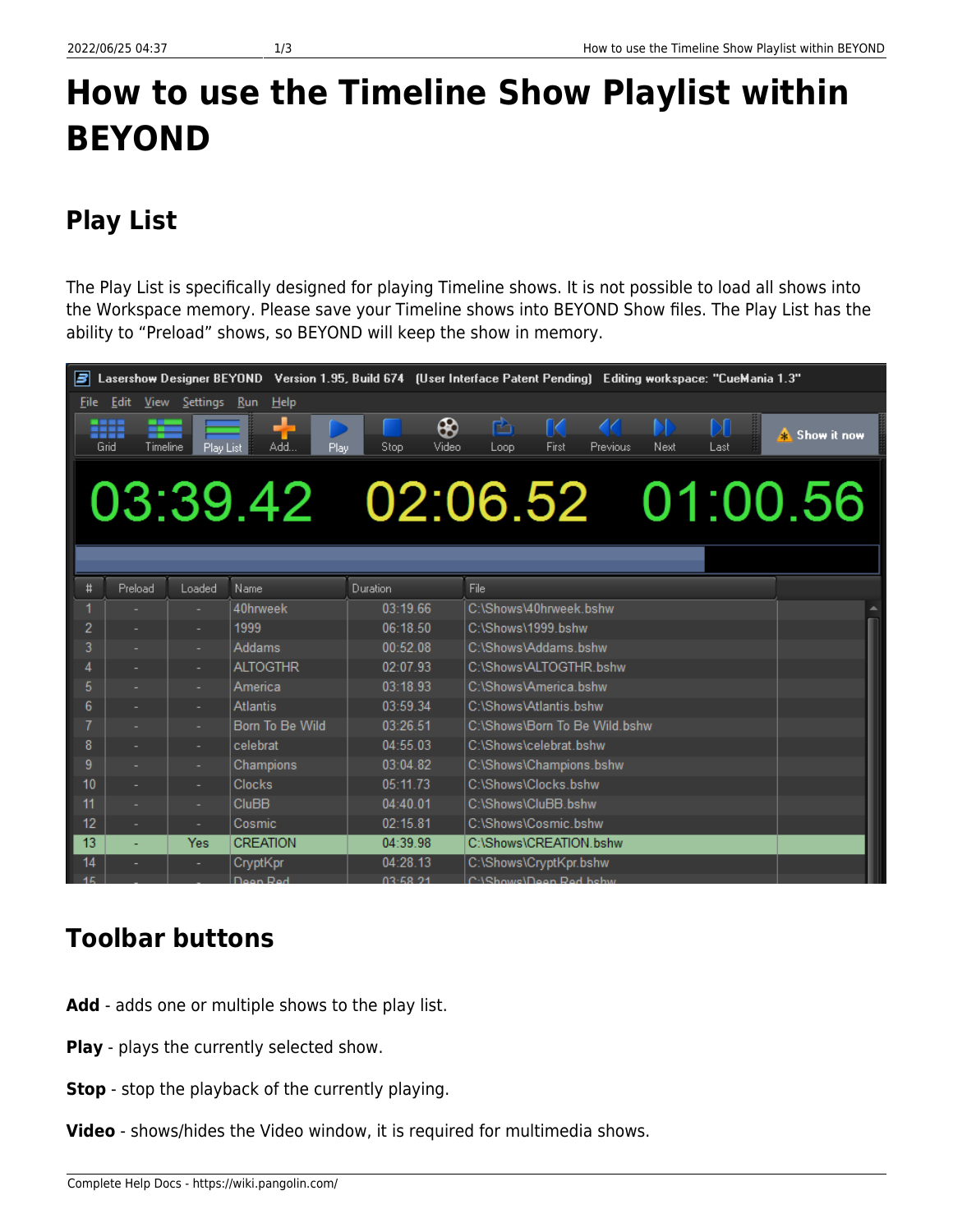**Loop** - plays the show list in a loop.

**First** - Goes to 1st show in the list.

**Previous** - Goes to previous show in the list.

**Next** - Goes to next show in the list.

**Last** - Goes to last show in the list.

**Show It Now** - enables laser output of Play List.

#### **Time panel**

**The left side (green)** - the amount of time that has passed since the show beginning.

**The center (yellow)** - visible when the mouse cursor is above the time slider (progress bar) and shows the time corresponding to the cursor position.

**The right side (green)** - the amount of time before the end of the show.

**Time slider (progress bar)** - visible while the show is active and also can work as a slider. You can click on it and the show playback will jump to corresponding position.

#### **File list**

BEYOND plays all Show files in the list sequentially. For time critical situations you can preload the show into memory by means of the Preload flag available in the context menu together with a few other standard commands.

#### **Show properties**